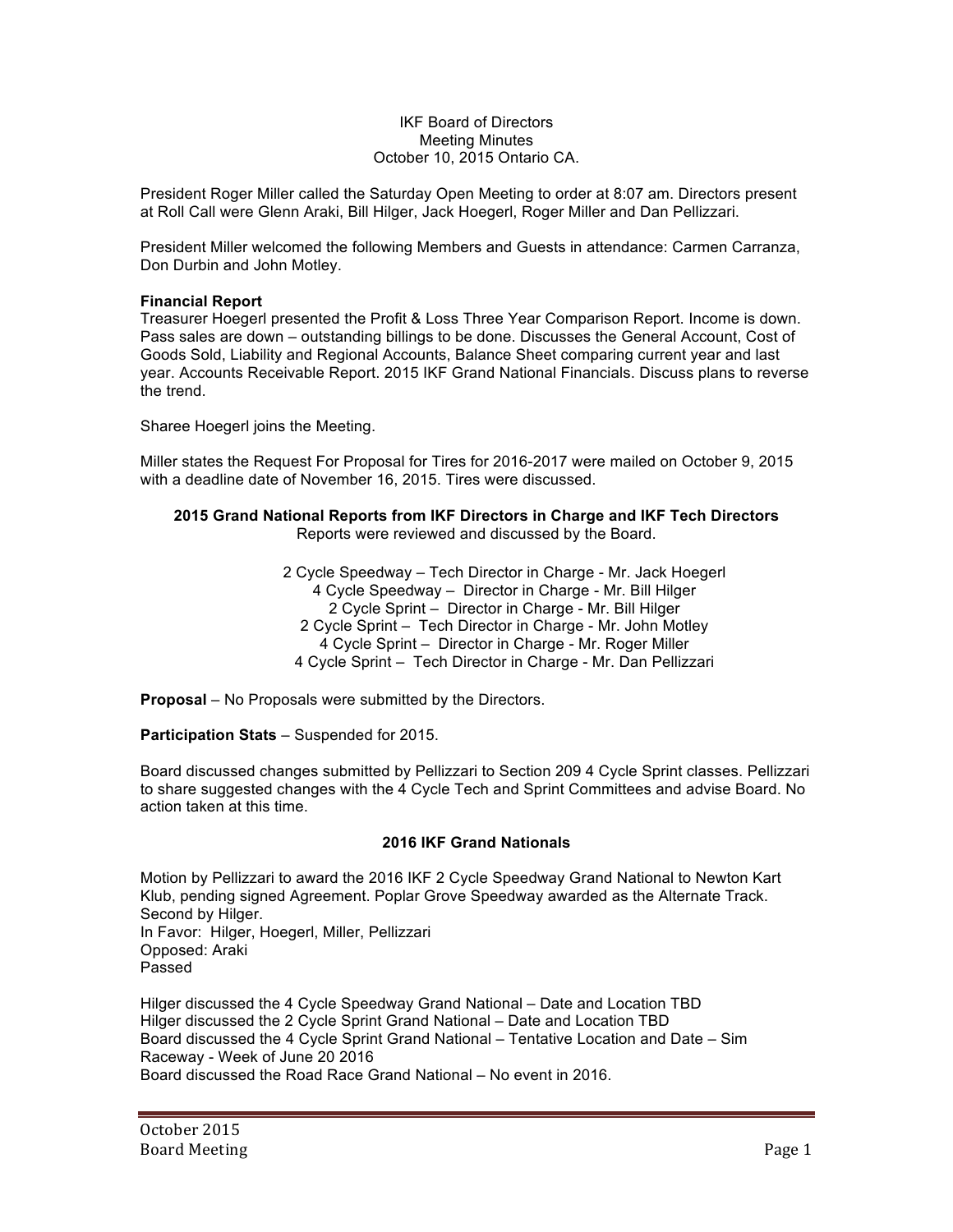# **2016 IKF Governor and IKF Regional Coordinator Appointments**

National Coordinator: Roger Miller Rule Book Coordinator: IKF Office Rulebook Text Editor: Roger Miller Track / Club / Promoter Relations: IKF Office Sprint Waiver Chairperson: Glenn Araki Road Race Waiver Chairperson: Roger Miller Speedway Waiver Chairperson: William Hilger

Region 1 Coordinator (Sprint): Open Speedway Coordinator: Open E. New York Governor: Open New Jersey Governor: Open W. New York Governor: Open

Region 2 Coordinator: Open North Carolina Governor: Open

Region 3 Coordinator (Speedway): Open Wisconsin Governor: Open Minnesota Governor: Open

Motion by Hilger to approve the above 2016 appointments. Second by Miller. In Favor: Unanimous Passed

Region 4A Coordinator (Speedway): Jimmy Butts Coordinator (Sprint): Tim Trostel New Mexico Governor: Jimmy Butts

Region 4B Coordinator (Road Race): Francis Rougeou Coordinator (Sprint): Tom Harris Coordinator (Speedway): Open Coordinator (Speedway Pavement): Open Louisiana Governor: Francis Rougeou Texas Governor: Tom Harris

Region 5 Coordinator (Speedway): Open Coordinator (Sprint): Open Coordinator (Speedway Pavement): Open Iowa Governor: Open Missouri Governor: Open

Region 5A Coordinator (Speedway): Doug Norgaard Nebraska Governor: Joe Hilger

October 2015 Board Meeting Page 2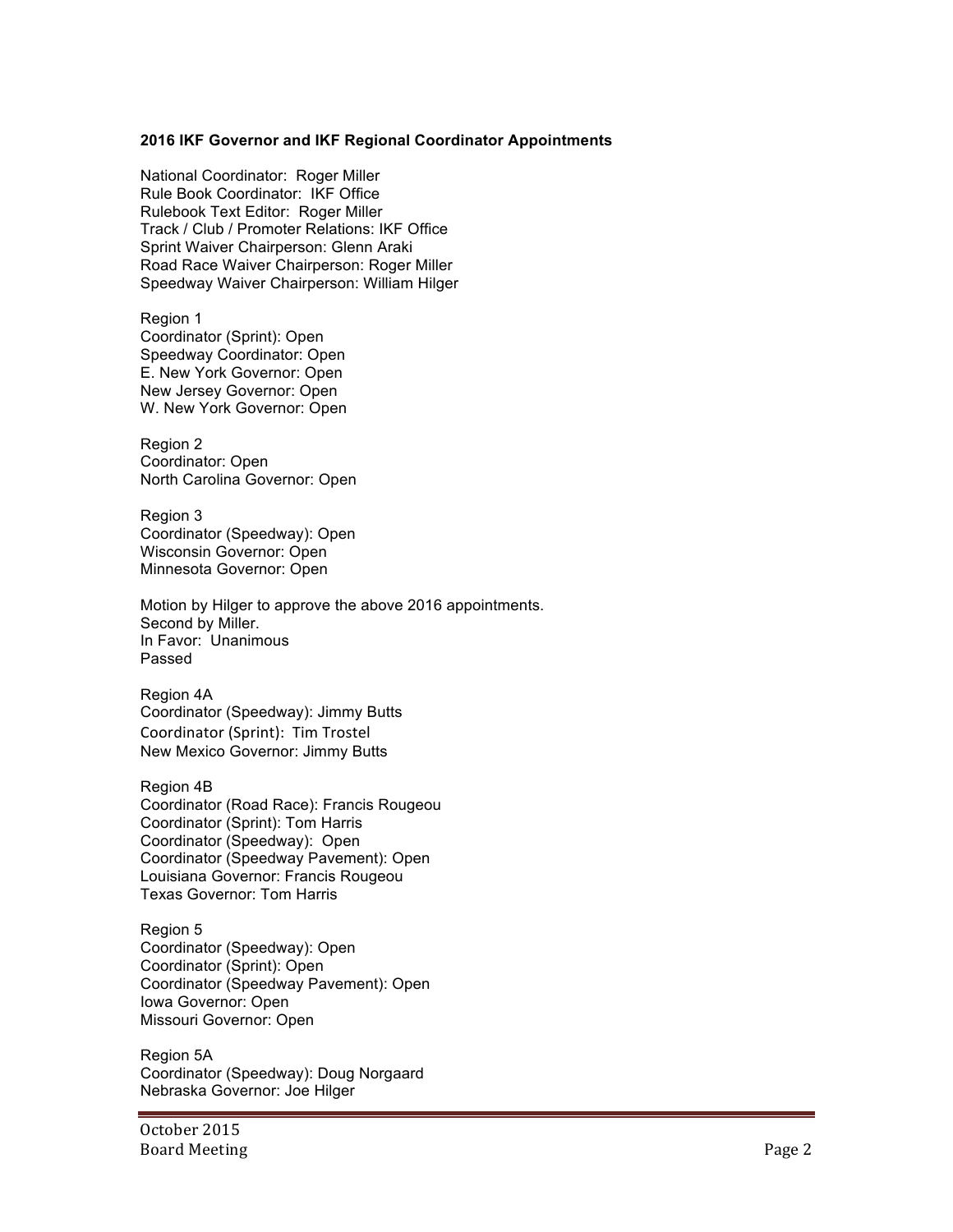Kansas Governor: Open North Dakota Governor: Brad Gilbertson South Dakota Governor: Doug Norgaard

Region 6 Coordinator (Road Race): Mike Schorn Coordinator (Sprint): Mike Schorn Coordinator (Speedway) Open Idaho Governor: Ray Smith Oregon Governor: Mike Schorn Washington Governor: Bob Thompson

Motion by Hilger to approve the above 2016 appointments. Second by Hoegerl. In Favor: Unanimous Passed

Region 7 Coordinator (Sprint): Open Arizona Governor: Bernie Lacotta Hawaii Governor: Tim Hultquist Southern CA Governor: Open Southern CA LT Governor: Open S. Nevada Governor: Open

Region 8 Governor / Coordinator: Stan Crocker

Region 9 Governor / Coordinator: Open

Region 10 Coordinator / Governor: Gabe Kadjy

Region 11 Coordinator (Sprint): Don Durbin Sr. Coordinator (Road Race): Roger Miller Northern California Governor: Roger Miller Northern Nevada Governor: Open

Region 12 Coordinator (Sprint): Don Durbin Sr. Central CA Governor: Roger Miller

Motion by Hilger to approve the above 2016 appointments. Second by Hoegerl. In Favor: Unanimous Passed

# **2016 Advisory Committees**

National Tech Director 2-Cycle: Jack Hoegerl Committee: Lynn Haddock, Terry Ives, John Motley, Don Durbin Sr., Terry Nash, George Shear, Frank Jimenez.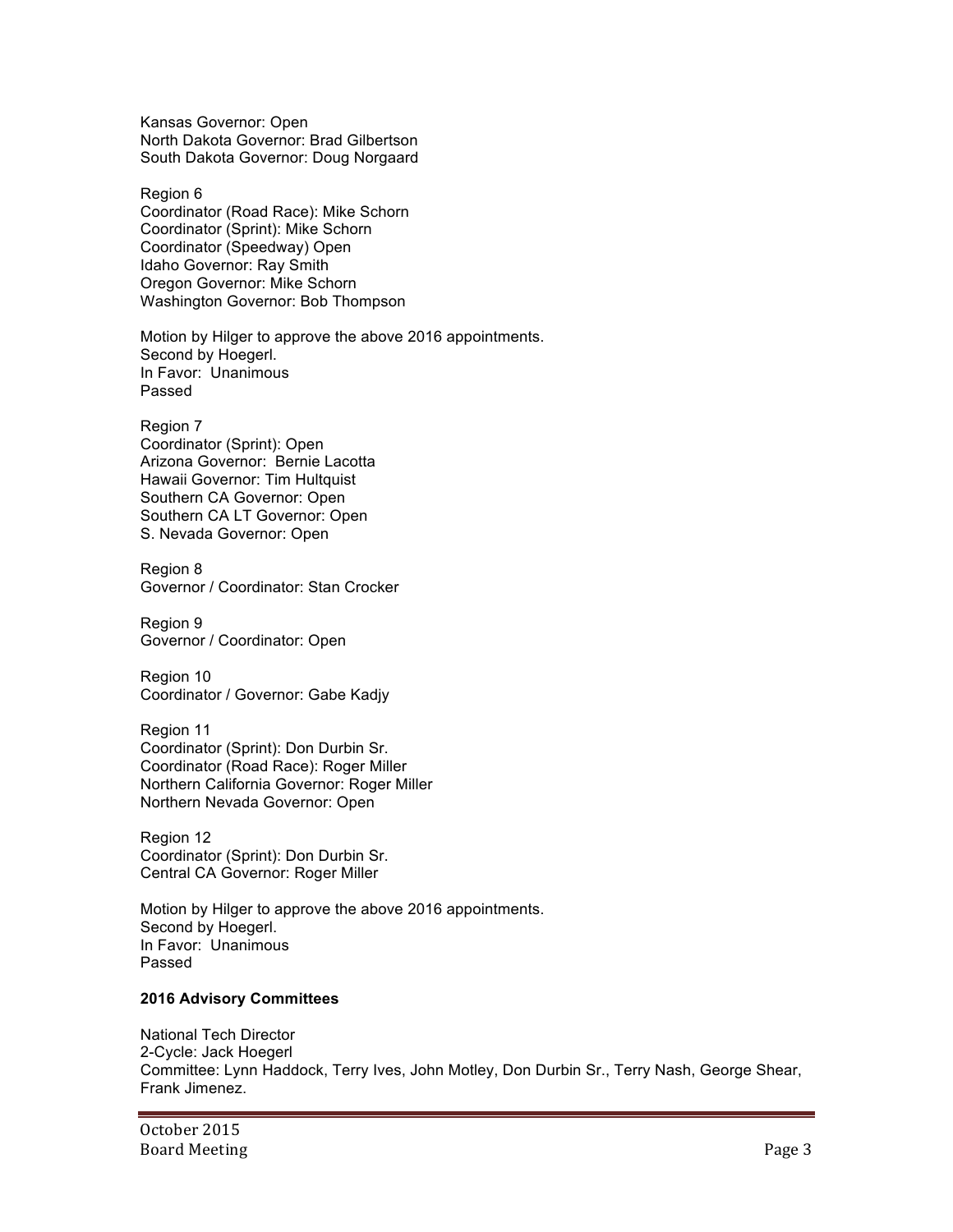National Tech Director 4-Cycle: Dan Pellizzari Committee: Mike Schorn, Terry Nash, Roger Cathey, George Shear, David Snyder, Steve Vermeer, Mark Alton

Shifter Tech Committee Chairman: John Motley Committee: Terry Hegar

Road Race Committee Chairman: Roger Miller Committee: Chris Hegar

Motion by Hilger to approve the above Committee Chairs & Members. Second by Hoegerl. In Favor: Unanimous Passed

Sprint Committee Chairman: Don Durbin Committee: Glenn Araki, Josh Veloz, John Motley, Art Verlengiere

Speedway Committee Chairman: Doug Norgaard Committee: David Snyder, Ralph Woodard

TaG Committee Chairman: John Motley Committee: Terry Nash, Jack Hoegerl, Jesus Vasquez, Don Durbin

Motion by Pellizzari to approve the above Committee Chairs & Members. Second by Araki. In Favor: Unanimous Passed

# **Committee Reports:**

2 Cycle Tech Committee Report by Jack Hoegerl:

The year started with an IKF/SFI training and certification session that was held in Ontario CA. in January. The event was for both 2 & 4 Cycle. The turnout was light but well directed by Terry Nash and Dan Pellizzari.

The 2015 season was light with controversial issues.

The committee has fielded questions on the availability of Yamaha engines and parts. With the help of the IKF Office researched who is responsible for the importation of IAME engines. Looking into the availability of Comer K-80 parts.

In continued discussion is the lack of support of the IKF Engine Homologation Program.

The Committee is always available to offer support when needed.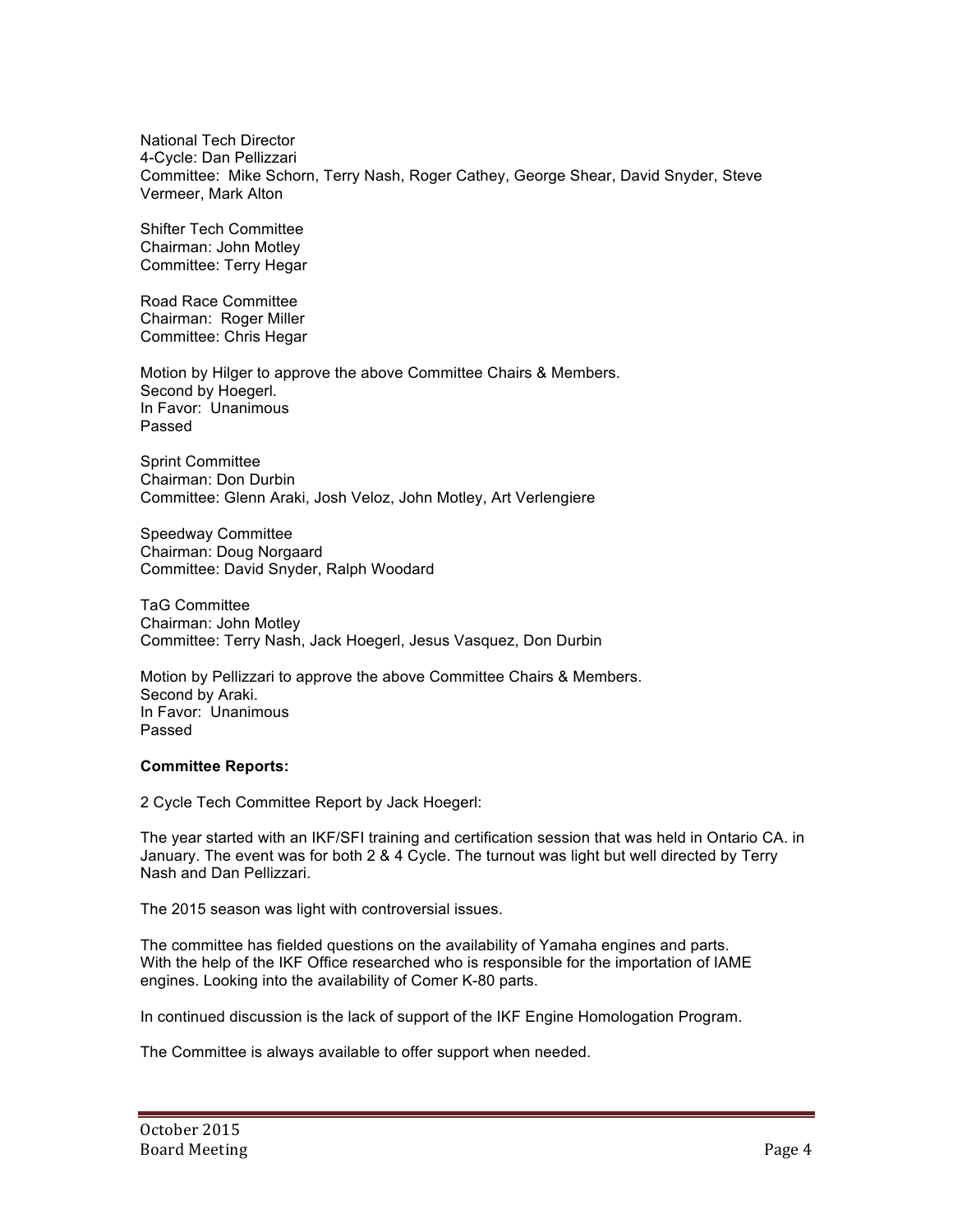Submitted by Hoegerl: The following Rule Clarifications were discussed and approved.

Change to read: Section 617.3 Inlet Opening: .775 ATDC, (maximum). See Section 602.3.

Change to read: Section 617.5 Exhaust Port Opening: Check with dial indicator. Piston travel from top dead center to exhaust opening 1.155 ATDC, (minimum). See Section 602.2.

Change to read: Section 620.3 Exhaust Port Opening: Check with dial indicator piston travel from top dead center to exhaust opening 1.155 ATDC, (minimum). See Section 602.2.

Change to read: Section 620.4 Inlet Opening: .775 ATDC, (maximum). See Section 602.3.

Rule Clarification from Don Durbin: In Section 675 TaG Engine Package Specifications Chart, the Piston for the Motori Seven TaG should read Single Dyke Ring. The Clutch should be changed to read 3 Shoe with or without springs.

Motion by Hoegerl: Section 617.1 Displacement: Change to read: Maximum Bore 2.090. Maximum Stroke 1.816. Second by Araki. In Favor: Unanimous Passed

4 Cycle Tech Committee Report by Dan Pellizzari.

Committee working with Briggs, WKA and Canada to consolidate and unify rules on Section 721, Briggs LO206.Details being added to be more specific. Reference aftermarket products. Video done with Briggs for teching clarity. Discuss use of the digital degree wheel – will share with Committee for input. Discuss differences in IKF and Briggs rules for the LO206 – Pellizzari states items of concern will be addressed.

Shifter Tech Committee Report by John Motley. At the suggestion of Motley: Motion by Miller to add to Section 657.7.1 Exhaust: SK1 and R4 2 Piece, Part Number 6820. Second by Hilger. In Favor: Unanimous Passed

Speedway Committee Report by Bill Hilger.

At the suggestion of Hilger:

Motion by Miller to change Section 401.13.2 Color to read: Panels will be plain white. Numbers must be 5" minimum height, block numbers only. It is highly recommended that numbers are plain black, but other contrasting colors are acceptable. If colored numbers are not legible for scoring, scoring personnel will request that the competitor change numbers appropriately so they can be read during competition. If competitor does not make necessary changes, scoring has the right to not score competitor during competition.

Second by Pellizzari. In Favor: Unanimous Passed

Hilger states a separate Pre Tech Form will be created for 4 Cycle Speedway to include restrictor plate sizes.

No Road Race Report by Don Holmboe.

TaG Committee Report by John Motley.